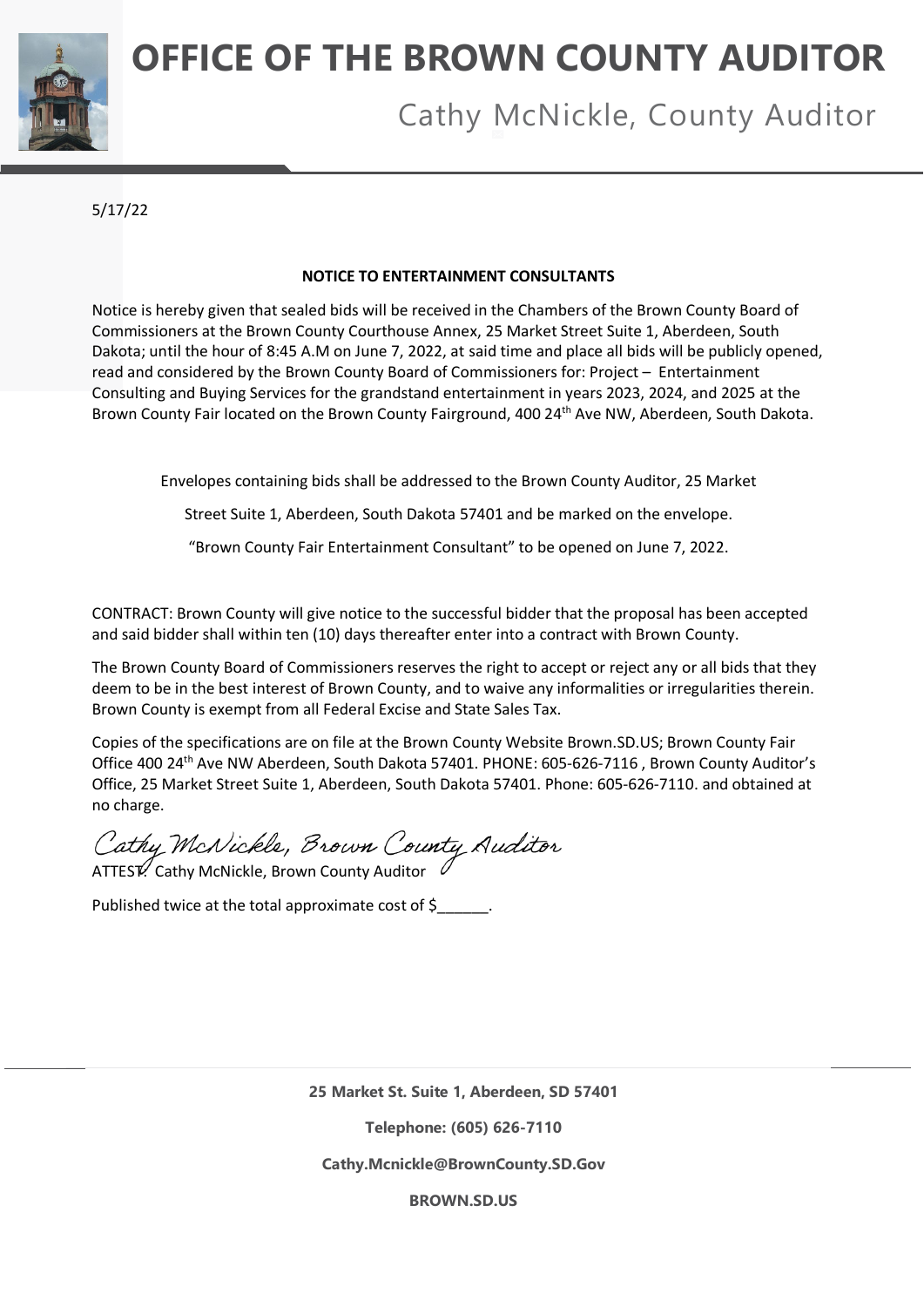

. **Rachel Kippley,** Manager **McKenzie Bierman,** Admin. Assistant **Phone:** 605-626-7116 **Email:** [Fair@BrownCounty.sd.gov](mailto:Fair@BrownCounty.sd.gov) [www.browncountysdfair.com](http://www.browncountysdfair.com/) 400 24th Ave. NW Aberdeen, SD 57401

#### **Request For Proposals Entertainment Consultant for the Brown County Fair for years 2023, 2024, and 2025**

The Brown County Fair is seeking an experienced Entertainment Buyer to contract for services related to the Grandstand Entertainment during the Brown County Fair. The four evenings of entertainment includes the concerts on Wednesday, Thursday, Friday, and Saturday. This proposal is for a 3-year contract in 2023, 2024, and 2025.

### **The proposal should discuss the Offeror's ability to provide, at a minimum the following functions and scope of work:**

- Artist acquisition
	- o Providing knowledge of entertainment facts, figures, and trends.
	- o Advise and inform County on entertainment options, generally seeking out options for four nights of shows during the annual County Fair.
	- o Contract negotiations with artist and event management.
	- o Prepare offers to be sent to artist.
	- o Review and facilitate the contractual process between State and artists.
	- o Liaison between artist management and County.
- Marketing
	- $\circ$  To work with County to secure an overall marketing plan with regards to selling of concert tickets.
	- o To provide pictures and publicity items on artists.
- Advancing of dates
	- o Review timelines.
	- o Identify and address special needs and requirements.
	- o Merchandise.
	- o Catering.
	- o Security.
	- o Production.
	- o Facilitate flow of artist promotion and media.
- On site artist and event management
	- $\circ$  Onsite/day of show, including but not limited to:
		- Onsite for duration of entertainment dates.
		- Oversee day of show operations, insuring timelines and overall contractual obligations are fulfilled.
		- Coordinate meet and greets if applicable.
		- Facilitate security meetings.
		- Assists in organizing artists merchandise sales.
		- Host special guests when applicable.
		- Ensure completion of all financial settlements.
		- Liaison between artist management and County.

#### **Brown County will award the contract based on the following factors:**

- Relationships and experience with artist management organizations, with onsite artist and event management, with other talent buyers and artist management groups for routing opportunities and the entertainment industry in general.
- Lists of nationally known artists, acts, and shows that your company has booked, and references from clients and Fairs using your company services.
- Knowledge of entertainment trends and market analysis, and years of experience directly related to booking entertainment, artists, acts, and events.
- Cost.
- The record of past performance including price and cost data from previous projects, quality of work, ability to meet schedules, cost control, and contract administration.